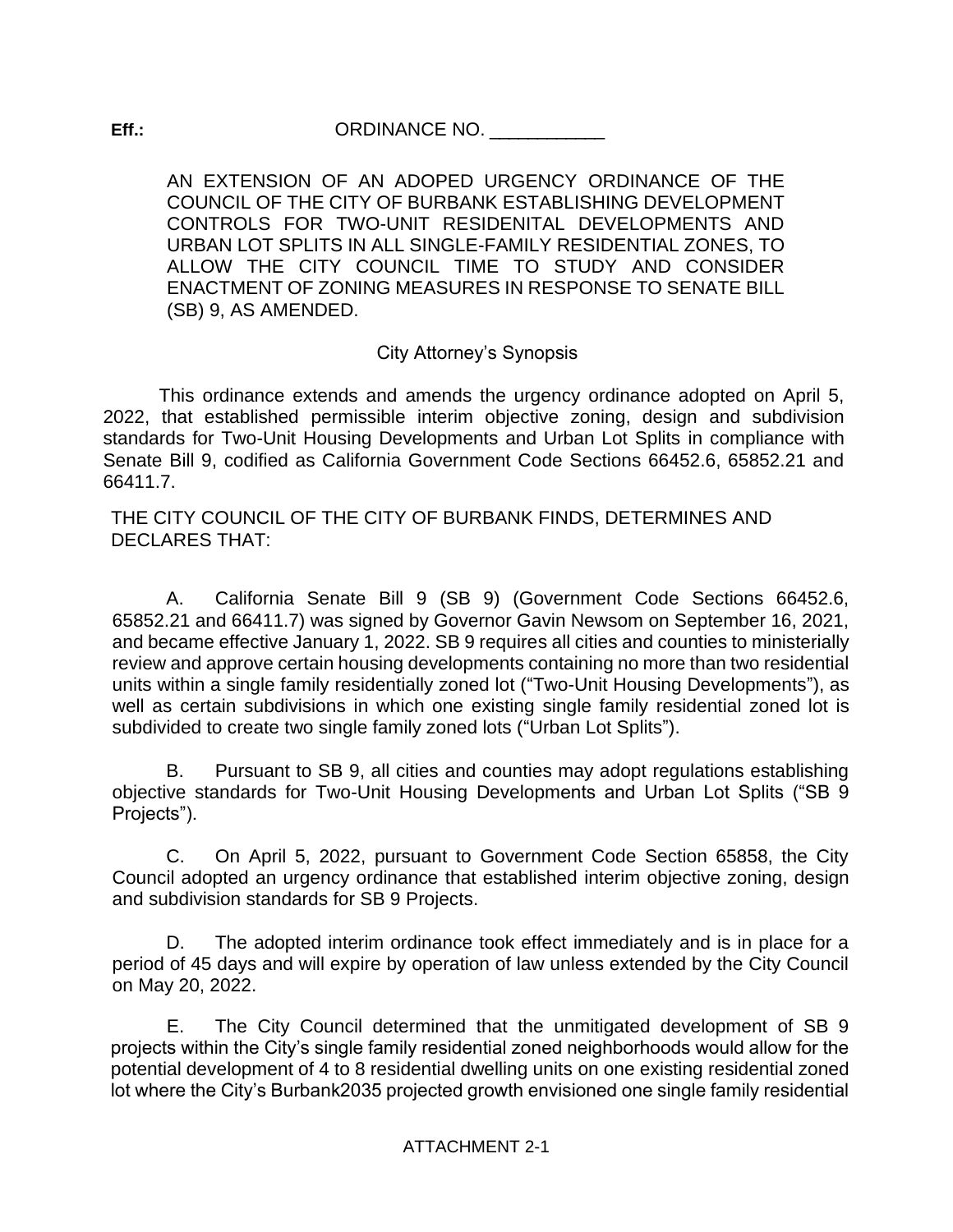dwelling and accessory dwelling units including one Accessory Dwelling Unit (ADU) and a potential Junior ADU pursuant to applicable State housing laws. An influx of applications in a particular residential block and neighborhood could rapidly overwhelm the City's aging sewer and electrical infrastructure, causing sewer overflows and electrical outages, as well as overburden refuse collection and recycling services within an affected single family residential neighborhood. Therefore, the adopted urgency ordinance was intended to address the current and immediate threats to public safety, health, and welfare resulting by ensuring that the City can maintain the uninterrupted, current level of these City services to all residents of the City's single family residential neighborhoods.

F. Furthermore, the City Council determined that unless the City adopted an urgency ordinance, there would exist ambiguity as to whether the development of an SB 9 project on an existing single family zoned property could yield up to eight residential "units" through an urban lo split, as defined in Government Code Section 66411.7. Each of the two new lots created through an urban lot split could potentially be developed with a total of four residential units – a two-unit housing development, one Accessory Dwelling Unit (ADU) and one Junior Accessory Dwelling Unit (JADU). Based on the potential development scenario, up to a total of 8 residential units (4 per each lot) can be created from the one existing single-family zoned property. The potential for 8 units generated from one single family zoned property is well above the number of units that could have been attainable under the current General Plan land use designation of Low Density Residential, which anticipated a single-family residential dwelling unit and the potential of a combination of ADUs and JADUs.

G. The City Council determined that unless the City adopted an urgency ordinance, the City would be required to review new SB 9 projects applying only singlefamily residential zone objective standards that are already in the Burbank Municipal Code, which did not anticipate and were not enacted with Urban Lot Splits and ministerial Two-Unit Housing Developments in mind. Approval of SB 9 projects applying these existing single family residential zone objective standards without appropriate regulations specifically governing lot configuration, unit size, height, setback and design standards of SB 9 projects, may have severe negative impacts to the community and to the surrounding neighborhood.

H. The City Council determined that the urgency ordinance provided the City with the opportunity to explicitly limit the number of residential units yielded from an existing single family zoned property to a maximum of four residential units (2 residential units per lot), allowing additional time to further study the impact SB 9 projects may have on the City's existing utility infrastructure (e.g., electrical, wastewater, and refuse collection and recycling impacts), to ensure proper infrastructure health and growth to provide safe and reliable service to the City's existing and future utility customers through the establishment of appropriate permanent objective standards, which includes amongst other things the limitation on the number of units per property resulting from the implementation of Statemandated SB 9 regulations.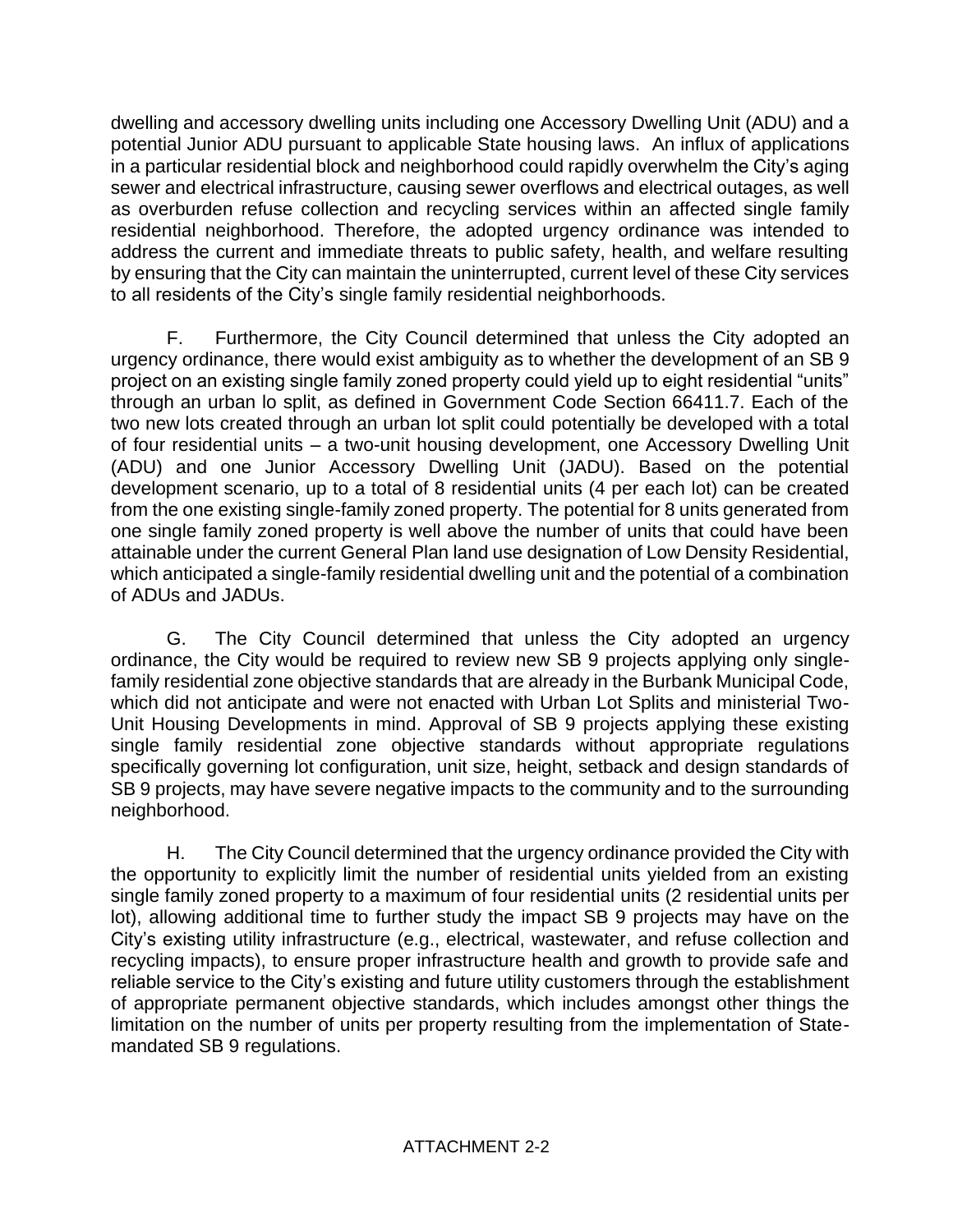I. The City Council determined that unless the City adopted an urgency ordinance, SB 9 projects would have caused confusion and ambiguity regarding the applicability of provisions in the City's current regulations with potentially inconsistent and unfair results for City residents and with limited ability for the City to address impacts in a reasonable and even-handed manner through its code. The implementation of the SB 9 without local refinements to applicable development standards may create potential significant impacts to the City's utility infrastructure and conflict with the City's goal of facilitating responsible development that ensures ongoing sustainability of the community and neighborhoods through reliable utility infrastructure that can accommodate the current and future demands resulting from new residential development, including SB 9 projects.

J. On May 3, 2022, pursuant to Government Code Section 65858(d), a report was provided to the City Council describing the measures City Staff has undertaken to alleviate the conditions which led to the adoption of the urgency ordinance on April  $5<sup>th</sup>$ 2022. In the report Staff discussed the ongoing work being pursued by multiple City Departments and Divisions to establish permanent objective standards that regulate SB 9 Projects and are intended to address the current and immediate threats to public safety, health, and welfare by ensuring that the City can maintain reliable, unambiguous, and uninterrupted City services to all residents of the City's single family residential neighborhoods.

K. On May 17, 2022, pursuant to Government Code Section 65858(d), the City Council considered an extension and amendment to the urgency ordinance originally adopted on April 5, 2022, that established interim objective zoning, design and subdivision standards for SB 9 Projects.

L. The City Council considered the report and recommendations of the Community Development Director and the evidence presented at such meeting.

M. The City Council acknowledged the measures taken by City Staff to alleviate conditions which led to the adoption of Interim Ordinance No. 22-3,972 that are described in the City's written report, which was provided to the City Council on May 3, 2022, no less than 10-days prior to the expiration of the urgency ordinance pursuant to Government Code section 65858(d).

N. The City Council determined that the same conditions that existed at the time of the adoption of Interim Ordinance No. 22-3,972 exist now and determined that the same findings from the prior ordinance are true and correct now as applied to the adoption of the prior ordinance's extension. The City Council determined that the urgency ordinance extension is needed to further analyze potential City-specific objective standards that would be permanently codified into the Burbank Municipal Code through an eventual Zone Text Amendment, as the development of SB 9 projects as by right development submitted for City Plan Check review under the current State regulations could have irreparable harm to the public safety, health, and welfare, as well as the character of the surrounding neighborhoods in which they could be built. Therefore, adoption of the extended urgency ordinance is warranted and would facilitate the City's further study of the appropriate standards for SB 9 Projects in Burbank.

#### ATTACHMENT 2-3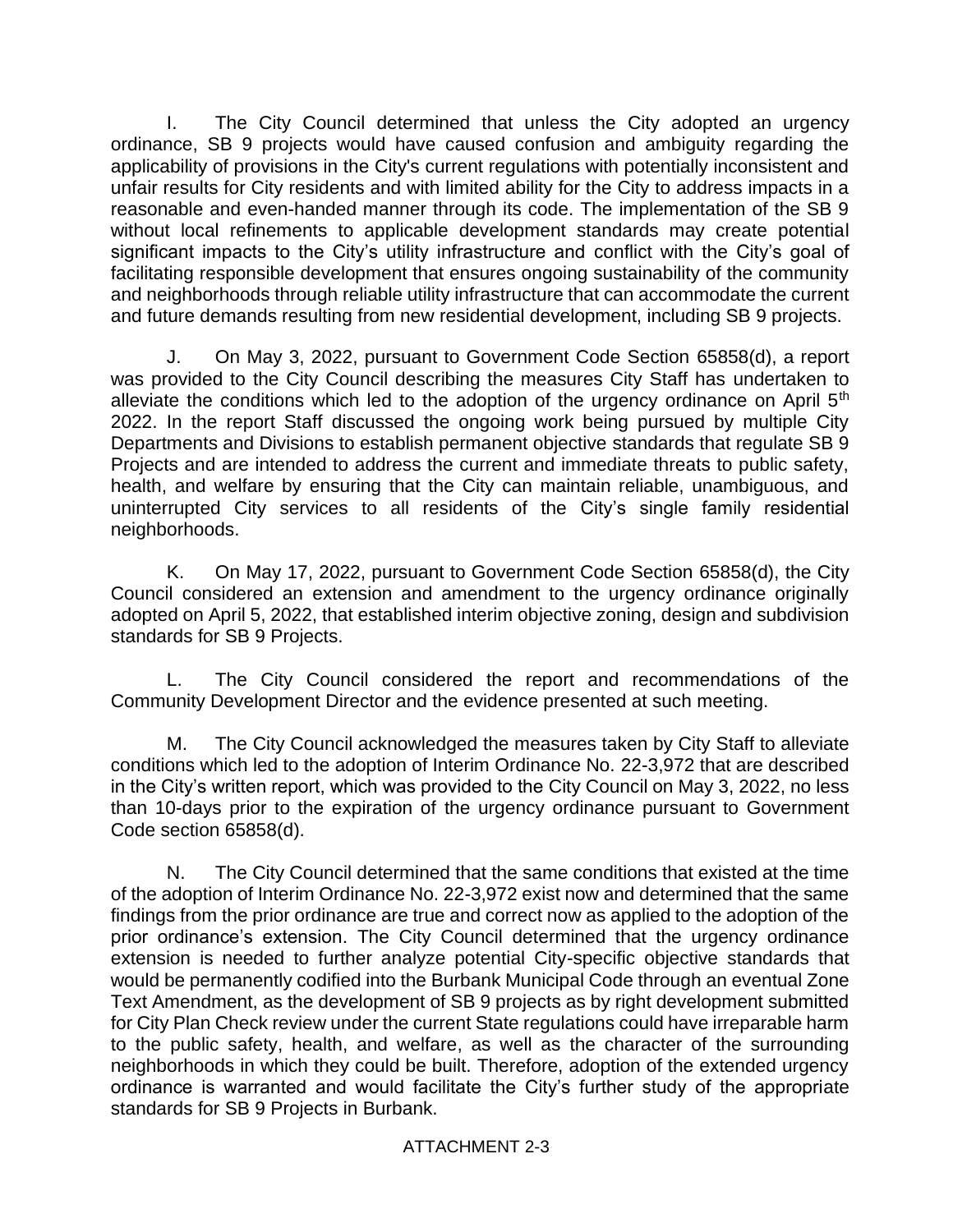O. Based on the above recitals and to protect the public safety, health, and welfare, the Council determined it is necessary to extend and amend the adopted urgency ordinance that establishes permissible interim objective zoning, design and subdivision standards for SB 9 projects submitted pursuant to Government Code Sections 65852.21 and 66411.7, and its urgency is hereby declared. This urgency ordinance shall be applicable to all pending and future applications submitted pursuant to Government Code Sections 65852.21 and 66411.7.

P. While this ordinance is in effect, the following interim development standards shall apply to SB 9 projects in all Single-Family Residential (R-1 and R-1-H) zoned properties. All development standards applicable to these zones as set forth in the Burbank Municipal Code (the "Code") that are not in conflict with these provisional standards shall remain in full force and effect.

Q. The City Council determined that the adoption of this ordinance is statutorily exempt from CEQA pursuant to Government Code Sections 65852.21(j) and 66411.7(n).

THE COUNCIL OF THE CITY OF BURBANK DOES ORDAIN AS FOLLOWS:

1. All the findings set forth above are true and correct and are incorporated herein as if restated in their entirety.

2. Pursuant to Government Code Section 65858, Ordinance No. 22-3,972 is hereby extended for a period of ten (10) months and fifteen (15) days from May 20, 2022 through April 4, 2023 and amended as set forth below.

3. The interim development standards for Two-Unit Housing Developments and Urban Lot Splits (SB 9 Projects) shall be as follows:

# **A. DEFINITIONS**

For purposes of this urgency ordinance the terms below are defined as follows:

"Two-Unit Housing Development" shall mean the development of two (2) primary dwelling units (the *Primary Dwelling Unit* and the *Second Primary Dwelling Unit*) on a single-family zoned lot in accordance with California Government Code Section 65852.21.

"Primary Dwelling Unit" shall mean a residential unit that is designated by an applicant as the main residence which contains livings facilities, including provisions for sleeping, eating, cooking, and sanitation.

"Second Primary Dwelling Unit" or "Second Dwelling Unit Allowed Pursuant to SB 9" shall mean a residential unit that is designated as an alternative unit other than the Primary Dwelling Unit, or Accessory Dwelling Units, on a parcel, that contains living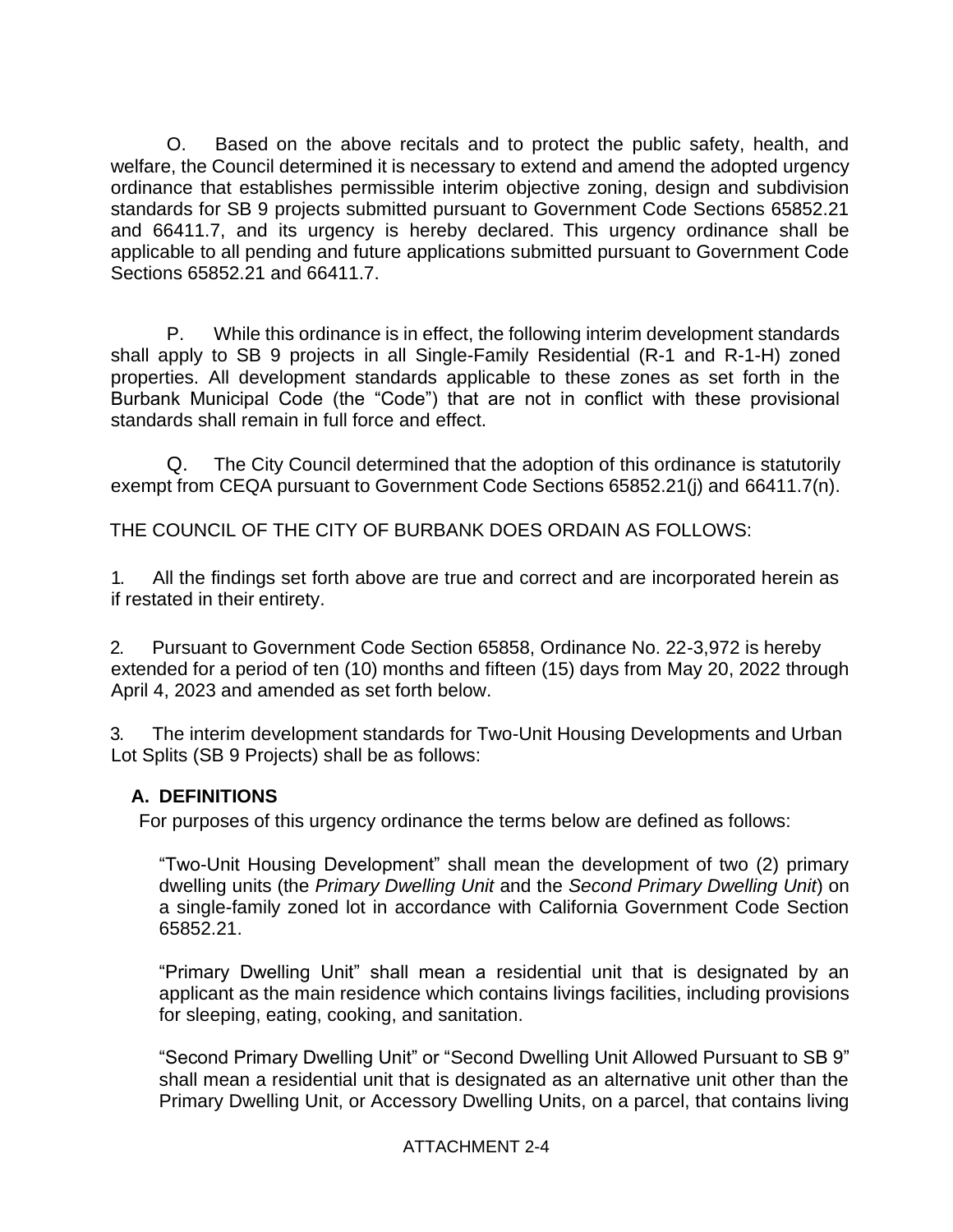facilities, including provisions for sleeping, eating, cooking, and sanitation.

"Urban Lot Split" shall mean subdivision of one existing single family zoned parcel into no more than two new parcels in accordance with California Government Code Section 66411.7.

"Objective Development Standards" shall mean City standards that involve no personal or subjective judgment by a public official and are uniformly verifiable by reference to an external and uniform benchmark or criterion available and knowable by both the development applicant or proponent and the public official prior to submittal. These standards may be embodied in alternative objective land use specifications adopted by the City, and may include, but are not limited to, housing overlay zones, specific plans, inclusionary zoning ordinances, and density bonus ordinances.

"Specific Adverse Impact" shall have the same meaning as set forth in California Government Code Section 65589.5, subdivision (d), paragraph (2).

# **B. GENERAL PROVISIONS**

Unless otherwise preempted by state law, a Two-Unit Development and an Urban Lot Split shall comply with all applicable requirements identified in this urgency ordinance, including but not limited to land use restrictions, objective development standards, and application processing procedures. As well as other applicable zoning requirements generally applicable to residential construction in the zone in which the property is located.

A lot shall only be eligible for a Two-Unit Housing Development and/or an Urban Lot Split (a "Project") when all the following requirements are met:

- a. *Demolition or Alteration of Existing Housing.* The proposed Project would not require demolition or alteration of any of the following types of housing:
	- I. Housing that is subject to a recorded covenant, ordinance, or law that restricts rents to levels affordable to persons and families of moderate, low, or very low income.
	- II. Housing that is subject to any form of rent or price control through a public entity's valid exercise of its police power.
	- III. Housing that has been occupied by a tenant in the last three years, from the date that an application is submitted.
- b. *Ellis Act Rental or Lease Termination*. The Owner(s) of the property on which the Project is proposed has not exercised the owner's rights under Chapter 12.75 of Division 7 of Title 1 of the California Government Code (*the Ellis Act*) to withdraw accommodations from rent or lease within 15 years before the date that the development proponent submits an application.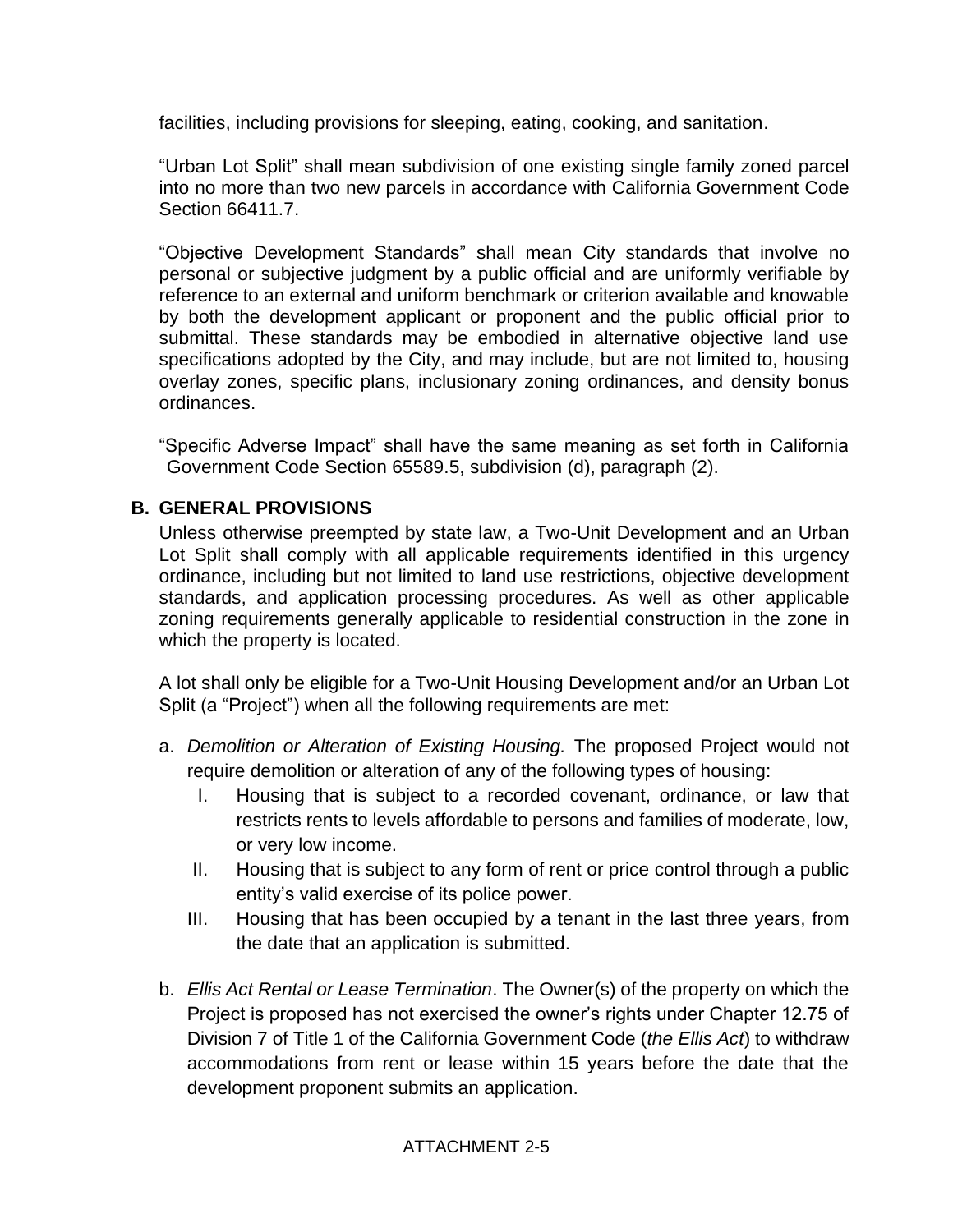- c. *Historic Properties*. The Project is not located within a historic district or property included on the State Historic Resources Inventory, as defined in Section 5020.1 of the Public Resources Code, or within a site that is designated or listed as a city or county landmark or historic property or district pursuant to a city or county ordinance.
- d. *Location of Development Site*. The Project is not located on a site that is any of the following:
	- I. A coastal zone, as defined in Division 20 of the Public Resources Code.
	- II. Either prime farmland or farmland of statewide importance, as defined pursuant to United States Department of Agriculture land inventory and monitoring criteria, as modified for California, and designated on the maps prepared by the Farmland Mapping and Monitoring Program of the Department of Conservation, or land zoned or designated for agricultural protection or preservation by a local ballot measure that was approved by the voters of that jurisdiction.
	- III. Wetlands, as defined in the United States Fish and Wildlife Service Manual, Part 660 FW 2.
	- IV. Within a very high fire hazard severity zone, as determined by the Department of Forestry and Fire Protection pursuant to Section 51178, or within a high or very high fire hazard severity zone as indicated on maps adopted by the Department of Forestry and Fire Protection pursuant to Section 4202 of the Public Resources Code. This subparagraph does not apply to sites excluded from the specified hazard zones by the City of Burbank, pursuant to subdivision (b) of Section 51179, or sites that have adopted fire hazard mitigation measures pursuant to existing building standards or state fire mitigation measures applicable to the development.
	- V. A hazardous waste site that is listed pursuant to Section 65962.5 or a hazardous waste site designated by the Department of Toxic Substances Control pursuant to Section 25356 of the Health and Safety Code, unless the State Department of Public Health, State Water Resources Control Board, or Department of Toxic Substances Control has cleared the site for residential use or residential mixed uses.
	- VI. Within a delineated earthquake fault zone as determined by the State Geologist in any official maps published by the State Geologist, unless the development complies with applicable seismic protection building code standards adopted by the California Building Standards Commission under the California Building Standards Law, and any additional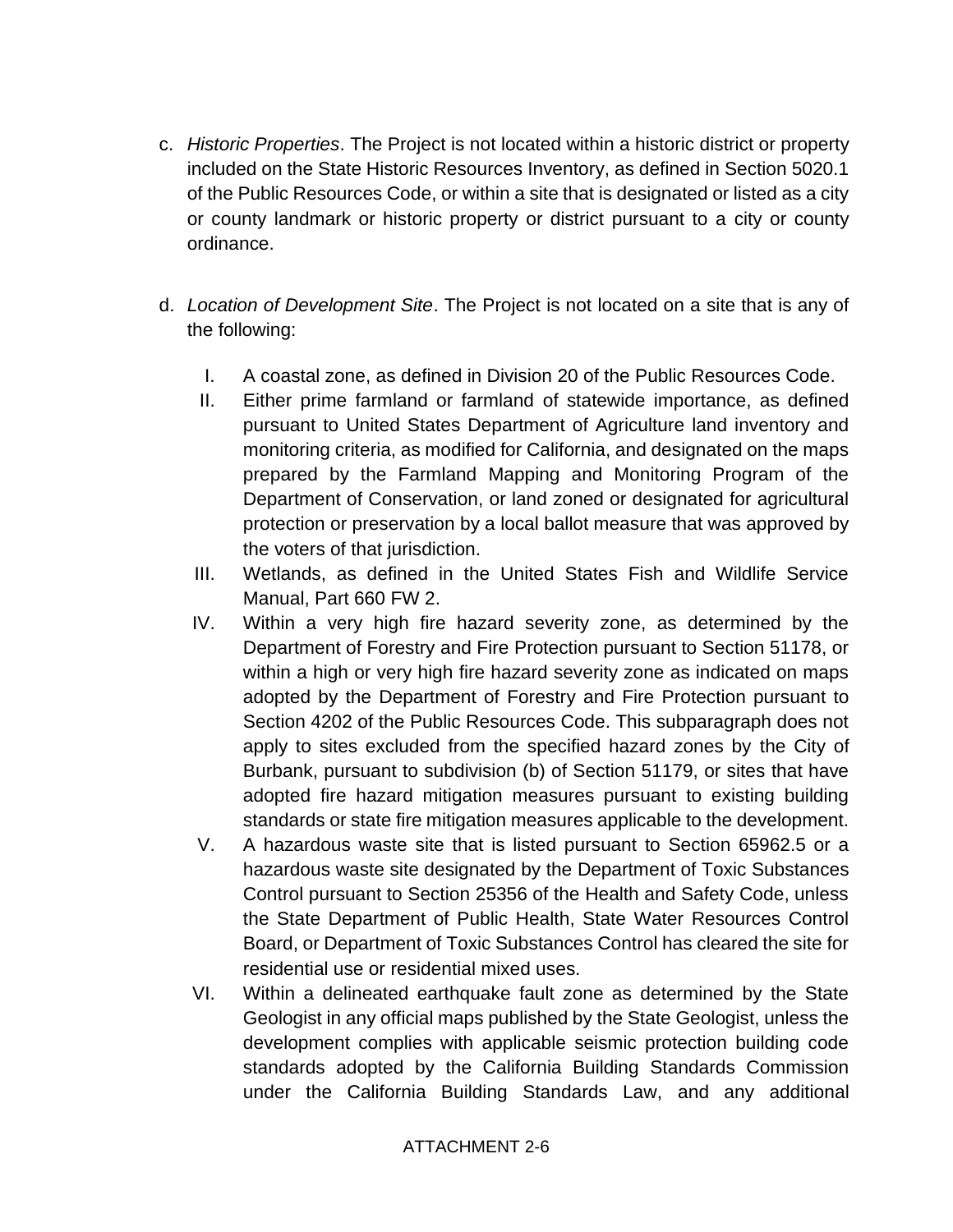requirements from the City of Burbank, as allowed under Chapter 12.2 of Division 1 of Title 2.

- VII. Within a special flood hazard area subject to inundation by the 1 percent annual chance flood (100-year flood) as determined by the Federal Emergency Management Agency in any official maps published by the Federal Emergency Management Agency. A development may be located on a site described in this subparagraph if either of the following are met:
	- a. The site has been subject to a Letter of Map Revision prepared by the Federal Emergency Management Agency and issued to the City of Burbank.
	- b. The site meets Federal Emergency Management Agency requirements necessary to meet minimum flood plain management criteria of the National Flood Insurance Program.
- VIII. Within a regulatory floodway as determined by the Federal Emergency Management Agency in any official maps published by the Federal Emergency Management Agency, unless the development has received a no-rise certification in accordance with Section 60.3(d)(3) of Title 44 of the Code of Federal Regulations
	- IX. Lands identified for conservation in an adopted natural community conservation plan pursuant to the Natural Community Conservation Planning Act, habitat conservation plan pursuant to the federal Endangered Species Act of 1973, or other adopted natural resource protection plan.
	- X. Habitat for protected species identified as candidate, sensitive, or species of special status by state or federal agencies, fully protected species, or species protected by the federal Endangered Species Act of 1973, the California Endangered Species Act, or the Native Plant Protection Act.
	- XI. Lands under a conservation easement.

# **C. TWO-UNIT HOUSING DEVELOPMENTS**

Unless otherwise preempted by state law Two-Unit Housing Developments shall comply with all applicable requirements in the paragraphs below, and all applicable zoning requirements generally applicable to residential construction in the zone in which the property is located (Title 10 of the Burbank Municipal Code). If there is conflict between Title 10 (Zoning Regulations) of the Burbank Municipal Code and these requirements, the provisions of this ordinance shall control.

# a. PERMITTED ZONES

Subject to the eligibility requirements set forth in Section B above, a Two-Unit Housing Development shall be a permitted use within the following single family residential zones: R-1 and R-1-H.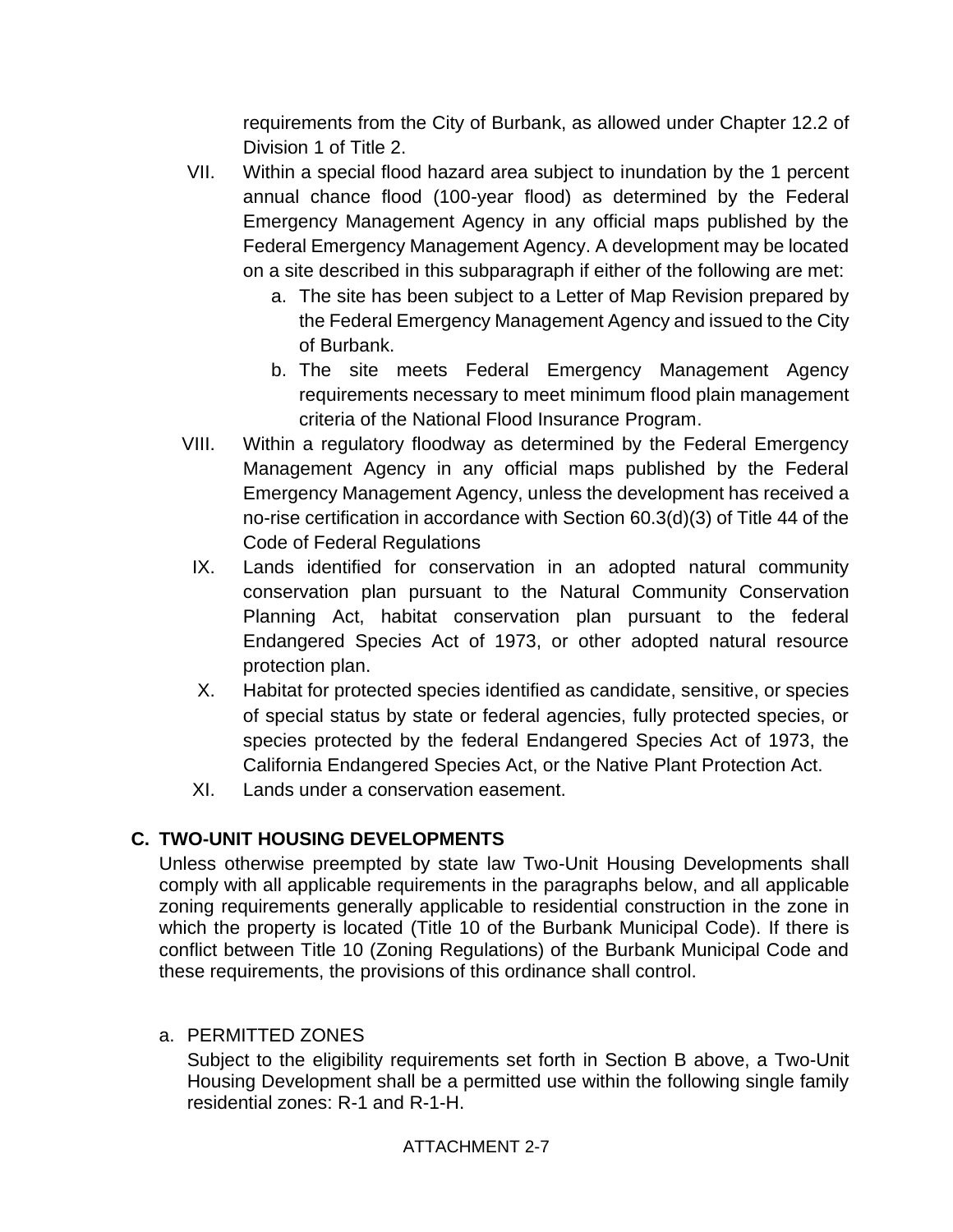# b. OBJECTIVE DEVELOPMENT STANDARDS

Unless otherwise indicated below, all other development standards in the underlying zone shall apply to Two-Unit Housing Developments.

| <b>Development Standards</b>                                                                            | R-1 and R-1-H Zones                                                                                                                 |
|---------------------------------------------------------------------------------------------------------|-------------------------------------------------------------------------------------------------------------------------------------|
| Maximum Number of Primary<br><b>Dwelling Units</b>                                                      | 2 Primary Dwelling Units (1)(2)(3)                                                                                                  |
| Maximum Height                                                                                          |                                                                                                                                     |
| <b>Primary Dwelling Unit</b>                                                                            |                                                                                                                                     |
| Top of Plate                                                                                            | As established in the underlying zone.                                                                                              |
| Top of Roof                                                                                             | As established in the underlying zone.                                                                                              |
| Second Primary Dwelling<br>Unit<br>Attached to the Primary Dwelling                                     |                                                                                                                                     |
| Unit                                                                                                    |                                                                                                                                     |
| Top of Plate                                                                                            | As established in the underlying zone.                                                                                              |
| Top of Roof                                                                                             | As established in the underlying zone.                                                                                              |
| Second Primary<br><b>Dwelling</b><br>Unit<br>Detached<br>from<br>Primary<br>the<br><b>Dwelling Unit</b> |                                                                                                                                     |
| Top of Plate                                                                                            | 12 feet                                                                                                                             |
| Top of Roof                                                                                             | 17 feet                                                                                                                             |
| <b>Maximum Number of Stories</b>                                                                        |                                                                                                                                     |
| <b>Primary Dwelling Unit</b>                                                                            | 1 story. 2 stories are permitted when complying<br>with the upper story step back requirements.                                     |
| Second Primary Dwelling<br>Unit<br>Attached to the Primary Dwelling<br>Unit                             | 1 story. 2 stories are permitted when complying<br>with the upper story step back requirements.                                     |
| Dwelling Unit<br>Second Primary<br>Detached<br>from<br>Primary<br>the<br><b>Dwelling Unit</b>           | 1 story $(4)$                                                                                                                       |
| Upper-story Stepbacks, when a<br><b>Second Story is Permitted</b>                                       | As established in the underlying zone.<br>Second stories shall be stepped back a minimum<br>of 15-feet from the rear property line. |
| <b>Maximum</b><br><b>Floor</b><br>Ratio<br>Area<br>(FAR)                                                | As established in the underlying zone. (5)                                                                                          |
| <b>Maximum Lot Coverage</b>                                                                             | As established in the underlying zone. (5)                                                                                          |
| Minimum Yard Setbacks (6) (7)                                                                           |                                                                                                                                     |
| Front                                                                                                   | As established in the underlying zone.                                                                                              |
| <b>Interior Side</b>                                                                                    | 4 feet                                                                                                                              |
| <b>Street-facing Side</b>                                                                               | 4 feet                                                                                                                              |
| Rear                                                                                                    | 15 feet - Primary Dwelling Unit<br>4 feet - Second Primary Dwelling Unit (6)                                                        |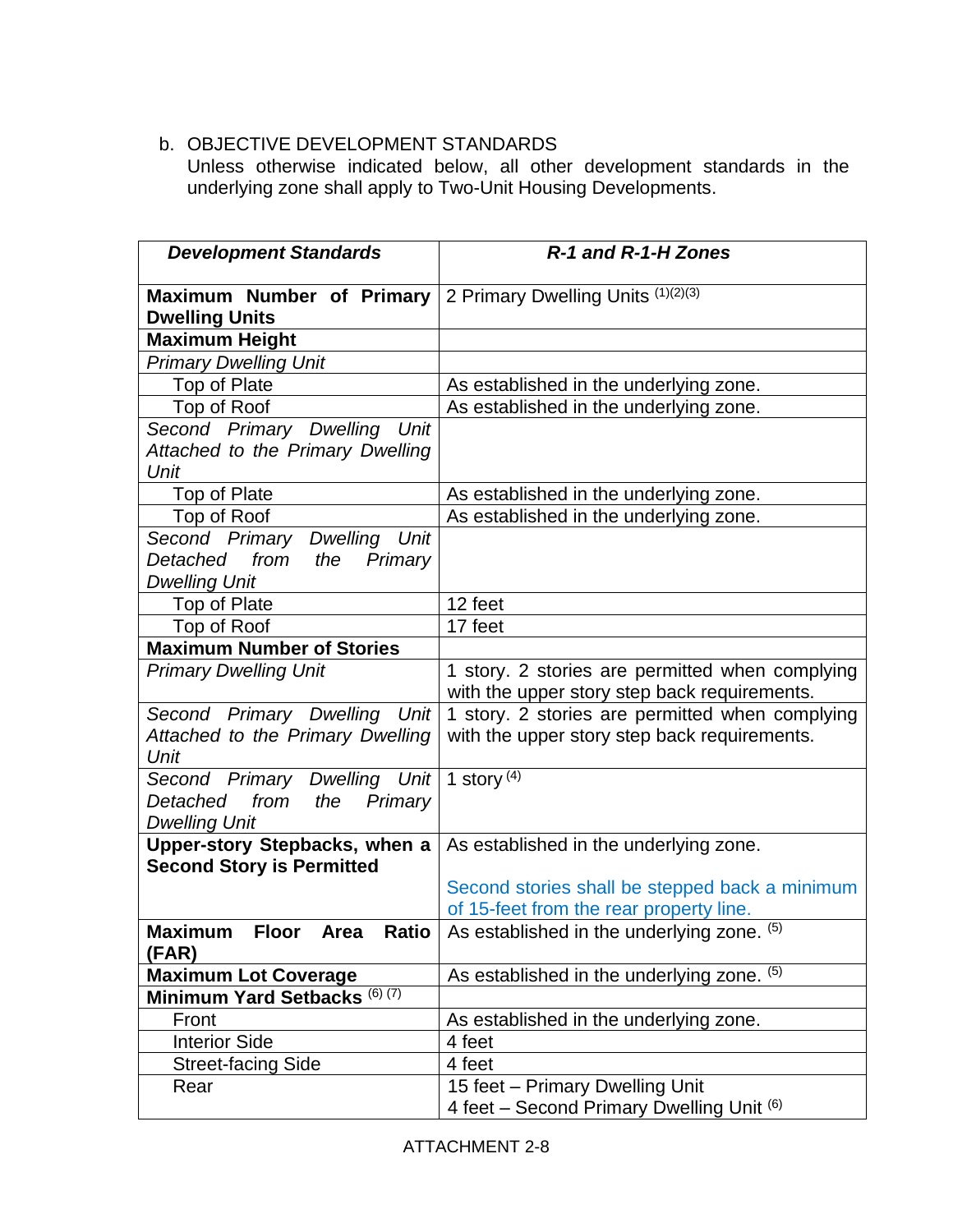| Minimum Building Separation<br><b>Between Primary Units</b>                                 |                                                                                                                                                                                                                                                                                                                                                                                                                                                                                                                                                             |
|---------------------------------------------------------------------------------------------|-------------------------------------------------------------------------------------------------------------------------------------------------------------------------------------------------------------------------------------------------------------------------------------------------------------------------------------------------------------------------------------------------------------------------------------------------------------------------------------------------------------------------------------------------------------|
| <b>Exterior Wall to Exterior Wall</b>                                                       | 6-feet                                                                                                                                                                                                                                                                                                                                                                                                                                                                                                                                                      |
| Eave to Eave                                                                                | 4-feet                                                                                                                                                                                                                                                                                                                                                                                                                                                                                                                                                      |
| Minimum Number of Off-Street<br><b>Parking Spaces</b>                                       | 1 space per primary dwelling unit. No parking is<br>required if the parcel is located within one-half mile<br>walking distance of either a high-quality transit<br>corridor or a major transit stop, as expressly<br>defined in the California Public Resources Code,<br>or if there is a car share vehicle located within one<br>block of the parcel.                                                                                                                                                                                                      |
| <b>Parking Location</b>                                                                     | Required parking shall be provided on-site and<br>may be tandem and in an existing driveway or<br>within any existing setback area, unless specific<br>findings are made that parking in setback areas or<br>tandem parking is not feasible based upon specific<br>site, topographical or fire and life safety conditions.<br>When a required parking area is provided and is<br>not located in the driveway as tandem, the parking<br>space must meet the minimum required turning<br>radius and backup distance as established in the<br>underlying zone. |
| <b>Demolition</b><br><b>Alteration</b><br>of I<br><b>or</b><br><b>Tenant Occupied Units</b> | If units on site have been occupied by a tenant in<br>the last three (3) years, the proposed housing<br>development cannot demolish or alter any of the<br>tenant occupied units. Demolition shall not exceed<br>25% (exterior and interior walls) of an existing<br>structure or an existing unit to accommodate the<br>construction of a Second Primary Dwelling Unit.                                                                                                                                                                                    |

# **Notes:**

- (1) The 2 Primary Dwelling Units are made up of *1 Primary Dwelling Unit* and *1 Second Primary Dwelling Unit*. Additional residential housing units allowed on site can be approved pursuant to the City of Burbank's Accessory Dwelling Unit (ADU) and Junior Accessory Dwelling Unit (JADU) Ordinance with the exception identified in item (2) below.
- (2) No more than two units are permitted on a parcel that has been established through prior exercise of an Urban Lot Split. For the purposes of this paragraph only, "units" shall mean any dwelling unit, including, but not limited to, a unit or units created through a Two-Unit Housing Development, a primary dwelling, an accessory dwelling unit or a junior accessory dwelling unit.
- (3) An existing Primary Dwelling Unit can be converted into two primary dwelling units (1 *Primary Dwelling Unit* and 1 *Second Primary Dwelling Unit*).
- (4) A detached Second Primary Dwelling Unit may not be constructed on top of or below an Accessory Dwelling Unit or any other Accessory Structure on site.
- (5) The FAR and Lot Coverage requirement are applicable to the extent that they do not prevent two primary dwelling units (1 *Primary Dwelling Unit* and 1 *Second*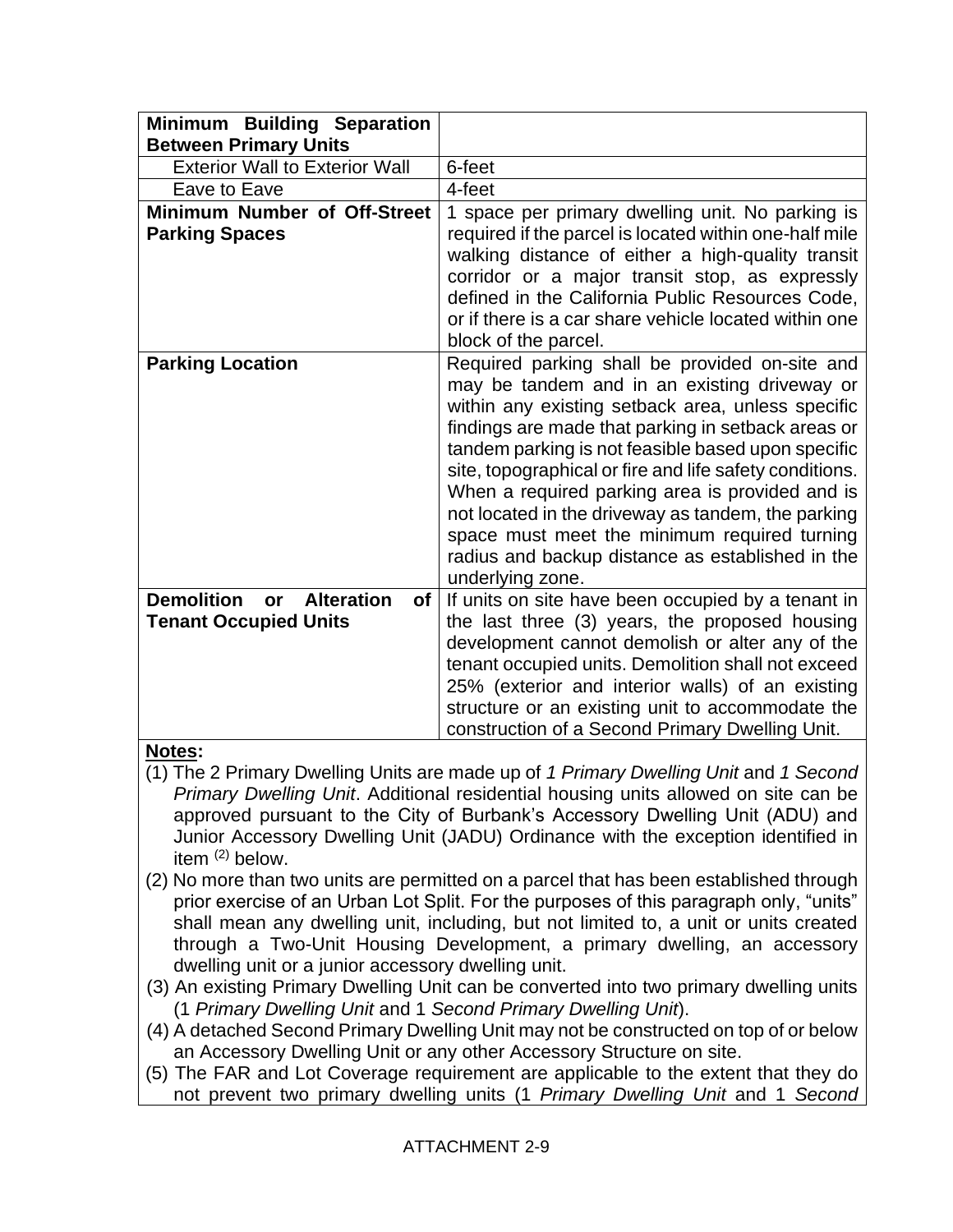*Primary Dwelling Unit*) on the lot at 800 square feet each.

- (6) Encroachments into the minimum yard setbacks are permitted as established in the underlying zone. Where utility easements exist, minimum setbacks for both primary dwelling units shall not encroach on utility easements.
- (7) No setback shall be required for an existing structure, or a structure constructed in the same location and to the same dimensions and building envelope as an existing structure.

# c. OBJECTIVE DESIGN STANDARDS

Unless otherwise indicated below, all other design standards in the underlying zone shall apply to Two-Unit Housing Developments.

- I. The Primary Dwelling Unit shall comply with all objective design standards applicable to single family homes in the underlaying zone.
- II. The exterior design of the Second Primary Dwelling Unit shall reflect the appearance of a single-family dwelling by incorporating materials, colors, exterior finishes, roof forms and fenestration that match that of the Primary Dwelling Unit.
- III. All Second Primary Dwelling Unit façade elevations must provide entries, windows, or other architectural features that match the Primary Dwelling Unit.
- IV. Entrances into the Second Primary Dwelling Unit shall be located on the front, side, or rear elevations of the structure and whenever possible located toward interior yard areas. The second entrance shall be well lit with wall mounted light fixtures and/or illuminated walkways and free of concealment from landscaping that is no taller than 30 inches in height to assure safe entrance and exit by the occupants. All light fixtures shall be designed to focus light on the entryway and/or walkways and no resulting light shall be allowed to spill over onto adjacent properties.
- V. The main entrance of a detached Second Primary Dwelling Unit must face the same direction as the main entrance of the Primary Dwelling Unit. In those instances where the door placement conflicts with required vehicle and/pedestrian access and/or with an applicable building or fire code the proposed door may face an interior yard. In those instances where front facing and interior facing entries are not physically possible the location and orientation of the entry door facing a side or rear property line will be subject to review and approval of the Community Development Director or his/her designee.
- VI. When a garage is converted into a Second Primary Dwelling Unit, the garage door must be removed and replaced with windows, door, or permanent openings that occupy at least 20% of the wall surface area of the building elevation. The design of the windows, doors, or other openings shall be consistent with the architectural design style of the of the structure
- VII. No rooftop deck is permitted on any new or remodeled dwelling or structure constituting a Primary or Second Primary Dwelling Unit.
- VIII. No basements are allowed as part of a detached Second Primary Dwelling Unit.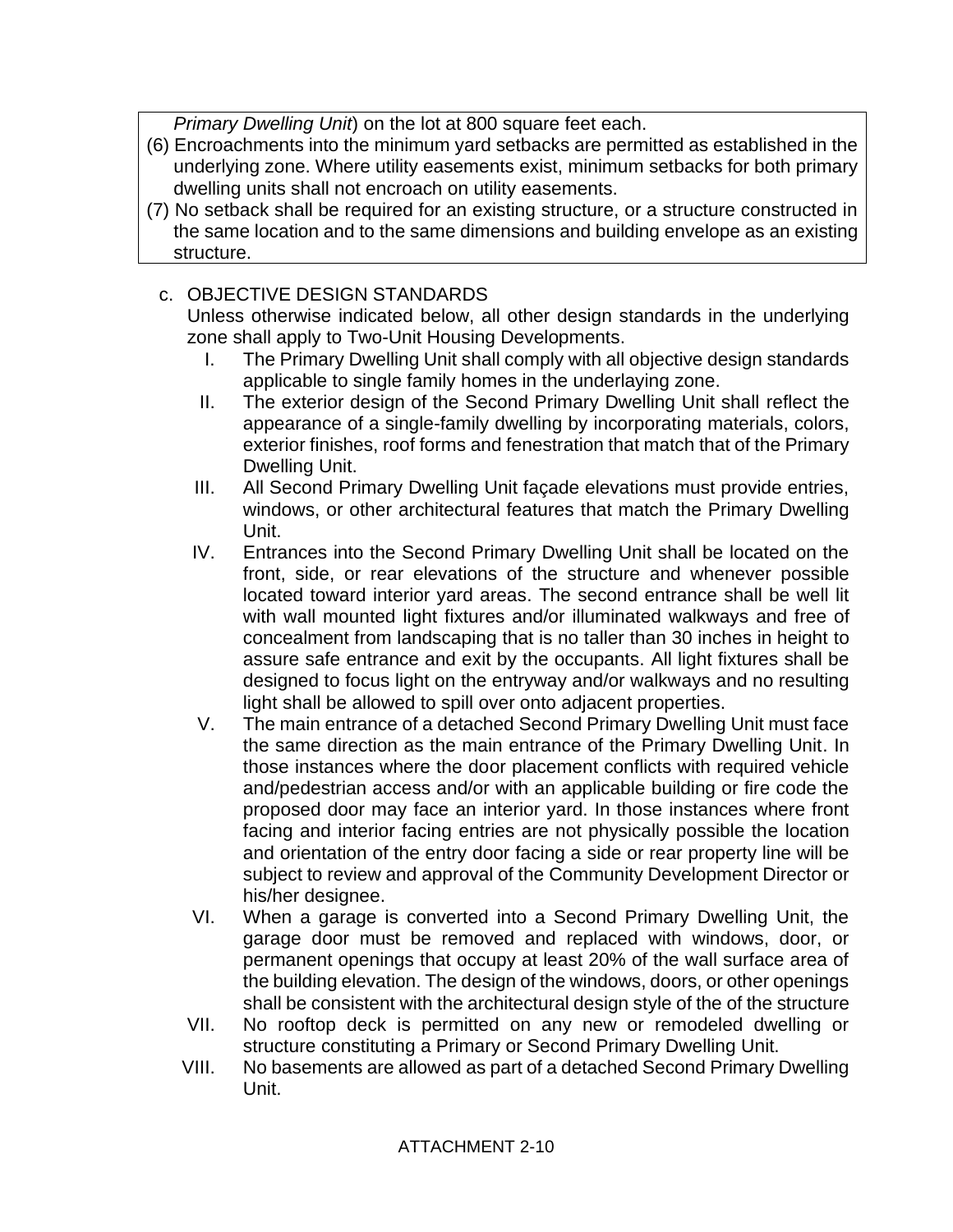## d. LENGTH OF RENTAL TERM

Short Term Rentals are prohibited. Rental of any unit that is a part of a Two-Unit Housing Development shall be for a term longer than 30 days.

### e. DEVELOPMENT STANDARDS FOR THE R-1-H ZONE

Consistent with the purpose of the R-1-H zone and to ensure that Two Unit Housing Developments do not adversely impact public safety and equine/horse keeping uses located in the R-1-H zone, all the provisions and development standards of the underlying zone must be met (BMC 10-1-605).

### f. SPECIFIC ADVERSE IMPACTS

The Community Development Department may deny a proposed Two-Unit Housing Development upon a written finding from the Building Official, based upon a preponderance of the evidence, that the proposed Two-Unit Housing Development would have a specific, adverse impact upon public health and safety or the physical environment and for which there is no feasible method to satisfactorily mitigate or avoid the specific, adverse impact.

### g. UTILITY CONNECTION

The primary and accessory dwelling units shall be connected to a common gravity-fed sewage disposal approved by the City. All utility connections (excluding electric) and water hook-ups shall be metered through the primary residence; electric meters may be separated where feasible. All electric and water connections shall be in accordance with Burbank Water and Power Rules and Regulations. The Burbank Water and Power and Public Works departments will determine the utility connection process, requirements, and fees. Backflow devices are required on parcels with multiple water services.

#### h. ADDRESS ASSIGNMENT

The Public Works department will determine address assignments for all new units that are part of a Two-Unit Housing Development.

### i. SUBMISSION OF APPLICATION, PAYMENT OF FEES AND PROCESSING OF A TWO-UNIT HOUSING DEVELOPMENT

An application for a Two-Unit Housing Development must be submitted on the City's approved form. Only a complete application will be considered. The City's application form shall, at a minimum, require the applicant to submit the following:

- I. Architectural Plans that include a site plan, floor plans, elevations, pictures, and such other materials as may be deemed necessary by the Community Development Director to decide on the completeness of an application.
- II. Proof that none of the circumstances set forth in Section B of this urgency ordinance are present.
- III. If the lot would result in the demolition or alteration of existing housing, proof that no housing on the lot has been occupied by a tenant within the past three years from the date of the application submittal.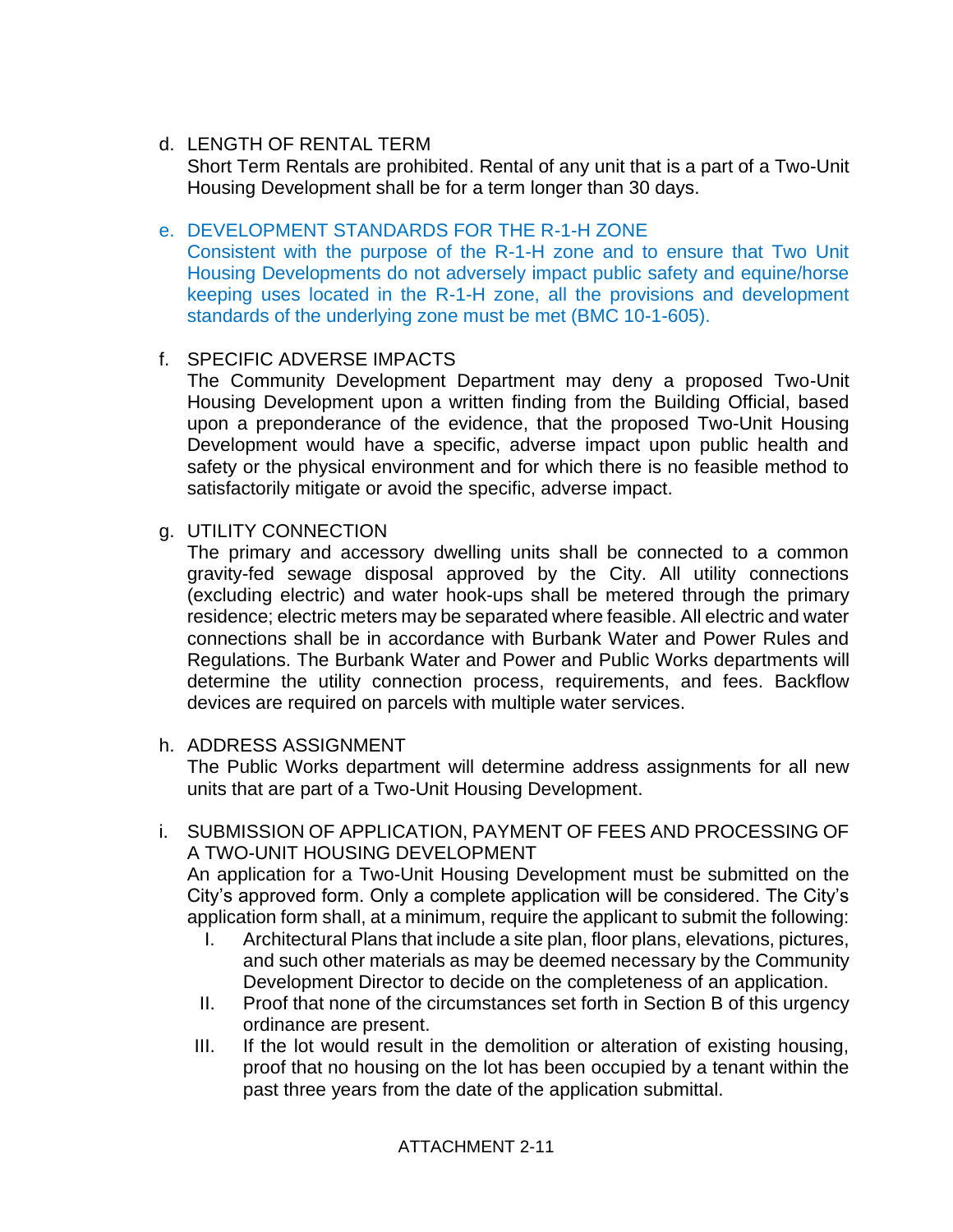- IV. Property owner signature on the application.
- V. The applicable Application Fee.

### **D. URBAN LOT SPLITS**

Unless otherwise preempted by state law Urban Lot Splits shall comply with all applicable requirements in the paragraphs below, all applicable zoning requirements generally applicable to the zone in which the property is located (Title 10 of the Burbank Municipal Code), and Title 11 of the Burbank Municipal Code. If there is conflict between Title 10 of the Burbank Municipal Code, Title 11 of the Burbank Municipal Code and the requirements in this urgency ordinance, the provisions of this ordinance shall control.

### a. PERMITTED ZONES

The City shall approve or deny an application for a parcel map for an urban lot split ministerially without discretionary review and is a permitted use within the following single family residential zones: R-1 and R-1-H. Subject to the eligibility requirements set forth in Section B above.

#### b. OBJECTIVE SUBDIVISION AND DESIGN STANDARDS

Unless otherwise indicated below, the standards for an urban lot split shall conform with objective requirements of the Subdivision Map Act (Division 2 (commencing with Section 66410)), Title 11 of the Burbank Municipal Code and all other development and design standards in the underlying zone.

| <b>Development Standards</b>                                                                 | R-1 and R-1-H Zones                                                                                          |
|----------------------------------------------------------------------------------------------|--------------------------------------------------------------------------------------------------------------|
| <b>Permitted Uses</b>                                                                        | Any lot created through an Urban Lot Split shall be<br>limited to residential uses.                          |
| Minimum Lot Area of Existing<br>Parcel to Qualify for an Urban<br>Lot Split <sup>(1)</sup>   | 2,400 square feet.                                                                                           |
| Total Number of Parcels that  <br>Can Be Created from<br>the<br><b>Existing Lot</b>          | 2 parcels $(2)$                                                                                              |
| <b>Total Number of Units allowed</b><br>on lots created through an<br><b>Urban Lot Split</b> | 2 units $(3)(4)$                                                                                             |
| <b>Minimum Lot Area of Proposed</b><br><b>Parcels</b>                                        | No less than 40% of original parcel. Minimum 1,200<br>square feet.                                           |
| <b>Minimum</b><br><b>Width</b><br>Lot<br>of<br><b>Proposed Parcels</b>                       | No less than 40% of the width of the original parcel<br>or a minimum of 25-feet, whichever is greater.       |
| Minimum Public Right-of-Way<br><b>Frontage of Proposed Parcels</b>                           | No less than 40% of the frontage of the original<br>parcel or a minimum of 25-feet, whichever is<br>greater. |
| <b>Minimum Vehicle Access</b>                                                                | $10 -$ foot driveway                                                                                         |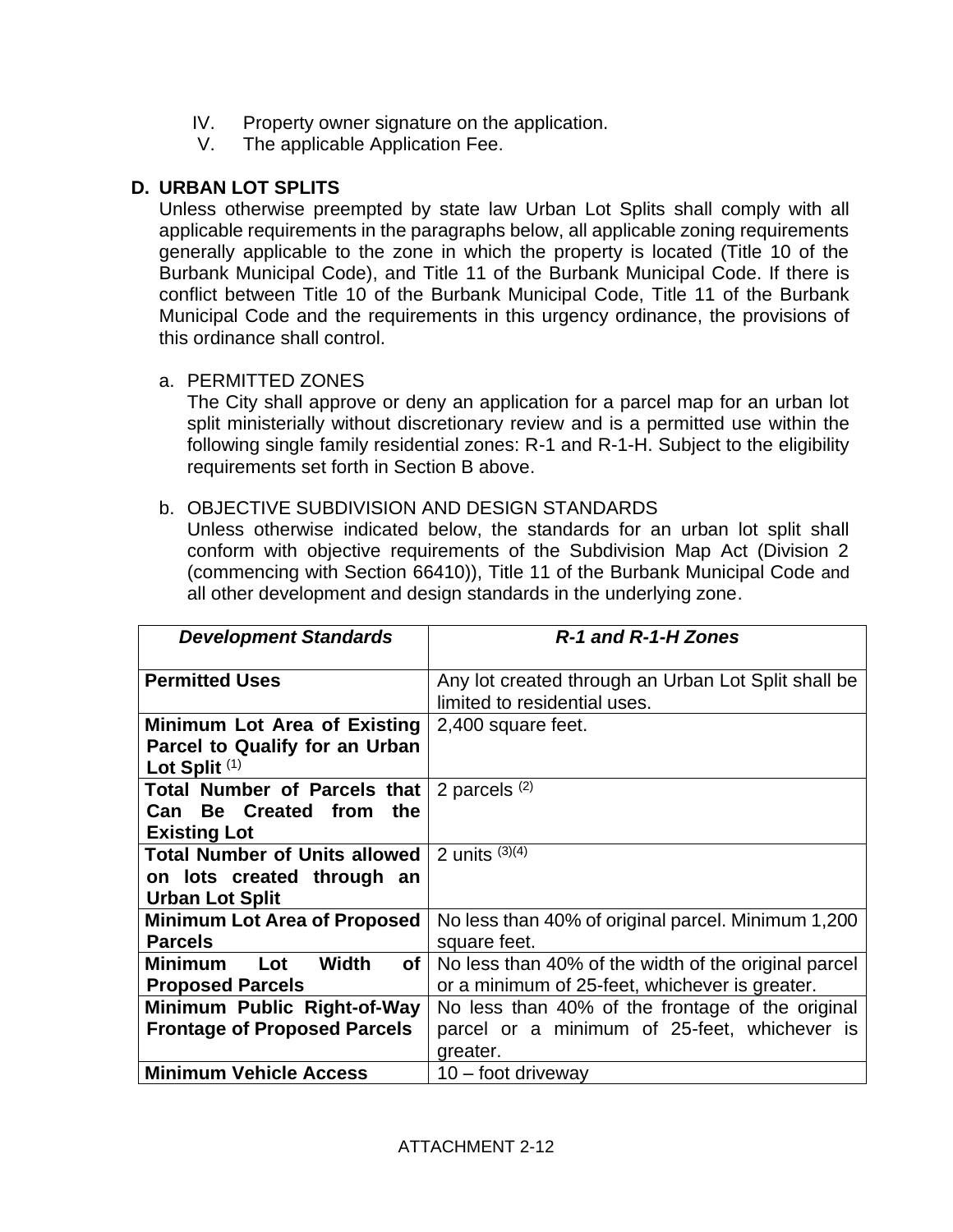## **Notes:**

- (1) Additionally, a property shall only be eligible for an Urban Lot Split when:
	- a. The existing parcel has not been established through prior exercise of an Urban Lot Split as provided for in California Government Code Section 66411.7; and
	- b. Neither the owner of the parcel being subdivided nor any person acting in concert with the owner has previously subdivided an adjacent parcel using an Urban Lot Split as provided for in California Government Code Section 66411.7.
- (2) Properties subdivided through an Urban Lot Split, for which the original property does not have existing secondary access to a public right-of-way from a rear or side property line shall only be subdivided via a new lot line that starts at the front property line and runs straight to the rear property line. There shall be no curve or angles on the new lot line creating the subdivision. The creation of Flag Lots is prohibited.
- (3) For the purposes of this paragraph only, "units" shall mean any dwelling unit, including, but not limited to, a unit or units created through a Two-Unit Housing Development, a primary dwelling, an accessory dwelling unit or a junior accessory dwelling unit.
- (4) When a two-unit housing development is proposed on a newly created lot, the new construction of- or the conversion to- an Accessory Dwelling Unit and Junior Accessory Dwelling Unit is/are prohibited. However, if one proposed primary dwelling unit is proposed on that newly created lot, the underlying zoning development standards apply.

# c. OWNER OCCUPANCY AFFADAVIT

The owner of record of the original property shall occupy one of the lots as their principal residence for a minimum of three years from the date of approval of the Urban Lot Split. This requirement shall not apply to a community land trust," as defined in clause (ii) of subparagraph (C) of paragraph (11) of subdivision (a) of Section 402.1 of the Revenue and Taxation Code, or a "qualified nonprofit corporation," as described in Section 214.15 of the Revenue and Taxation Code.

d. LENGTH OF RENTAL TERM

Short Term Rentals are prohibited. Rental of any unit that is a part of an Urban Lot Split shall be for a term longer than 30 days.

e. DEED RESTRICTION

The owner must record a deed restriction for the benefit of the City, in a form established by the City of Burbank Community Development Department and City Attorney's Office, that does each of the following:

- I. Gives notice that the parcel was created through an Urban Lot Split.
- II. Gives notice of any site limitations resulting from an Urban Lot Split.
- III. Expressly prohibits any development or construction on the parcel that would be inconsistent with City adopted SB 9 Standards.
- IV. Expressly prohibits any rental of any dwelling on the property for a period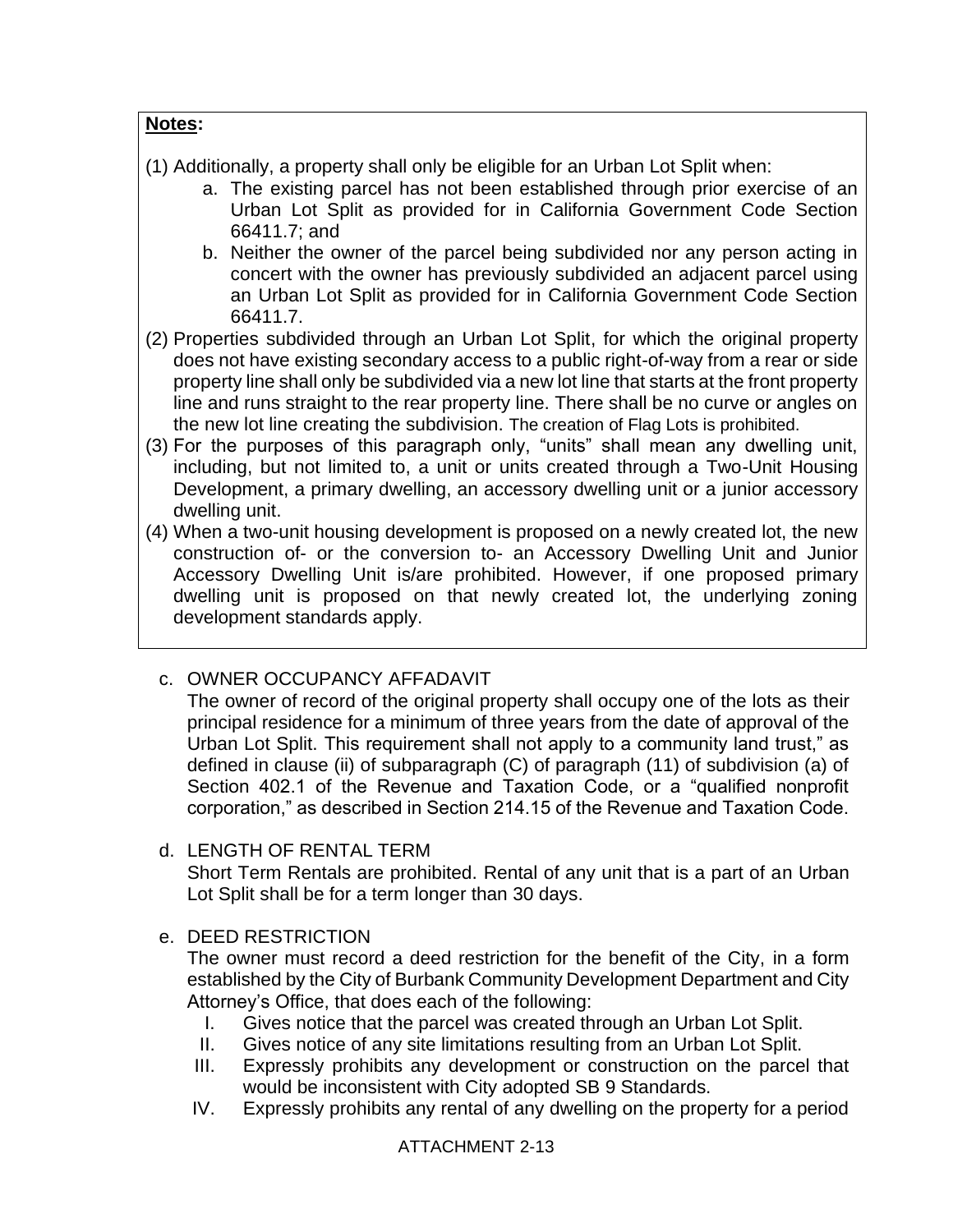of less than 30 days.

- V. Expressly prohibits any non-residential use of the lots created by the Urban Lot Split.
- VI. Expressly prohibits any separate conveyance of a Primary Dwelling Uni on the property, any separate fee interests, and any common interest development within the lot.
- VII. Identifies the City as an intended third-party beneficiary with the right, but not the obligation, to enforce its terms and provisions.
- f. SEPARATE CONVEYANCE
	- I. Dwelling units on a single lot that is created by an urban lot split may not be owned or conveyed separately from each other.
	- II. Condominium airspace divisions and common interest developments are not permitted on a lot that is created by an urban lot split.
	- III. All fee interest in a lot must be held equally and undivided by all property owners.
	- IV. Separate conveyance of the resulting lots is permitted. If dwellings or other structures (such as garages) on different lots are adjacent or attached to each other, the urban lot split boundary may separate them for conveyance purposes if the structures meet building code safety standards and are sufficient to allow separate conveyance. If any attached structures span or will span the new lot line, the owner must record appropriate conditions, covenants, restrictions, easements or other documentation that is necessary to allocate risk and responsibility between the owners of the two lots.

# g. SPECIFIC ADVERSE IMPACTS

The Community Development Department may deny a proposed Urban Lot Split upon a written finding from the Building Official, based upon a preponderance of the evidence, that the proposed Urban Lot Split would have a specific, adverse impact upon public health and safety or the physical environment and for which there is no feasible method to satisfactorily mitigate or avoid the specific, adverse impact.

h. UTILITY CONNECTION

Each lot created through an Urban Lot Split shall have its own independent utility connections. All primary and accessory dwelling units on each newly created lot shall be connected to a common gravity-fed sewage disposal approved by the City. All utility connections (excluding electric) and water hook-ups shall be metered independently. All electric and water connections shall be in accordance with Burbank Water and Power Rules and Regulations. The Burbank Water and Power and Public Works departments will determine the utility connection process, requirements, and fees.

i. EASEMENT REQUIREMENT When applicable, an easement may be required for each newly created parcel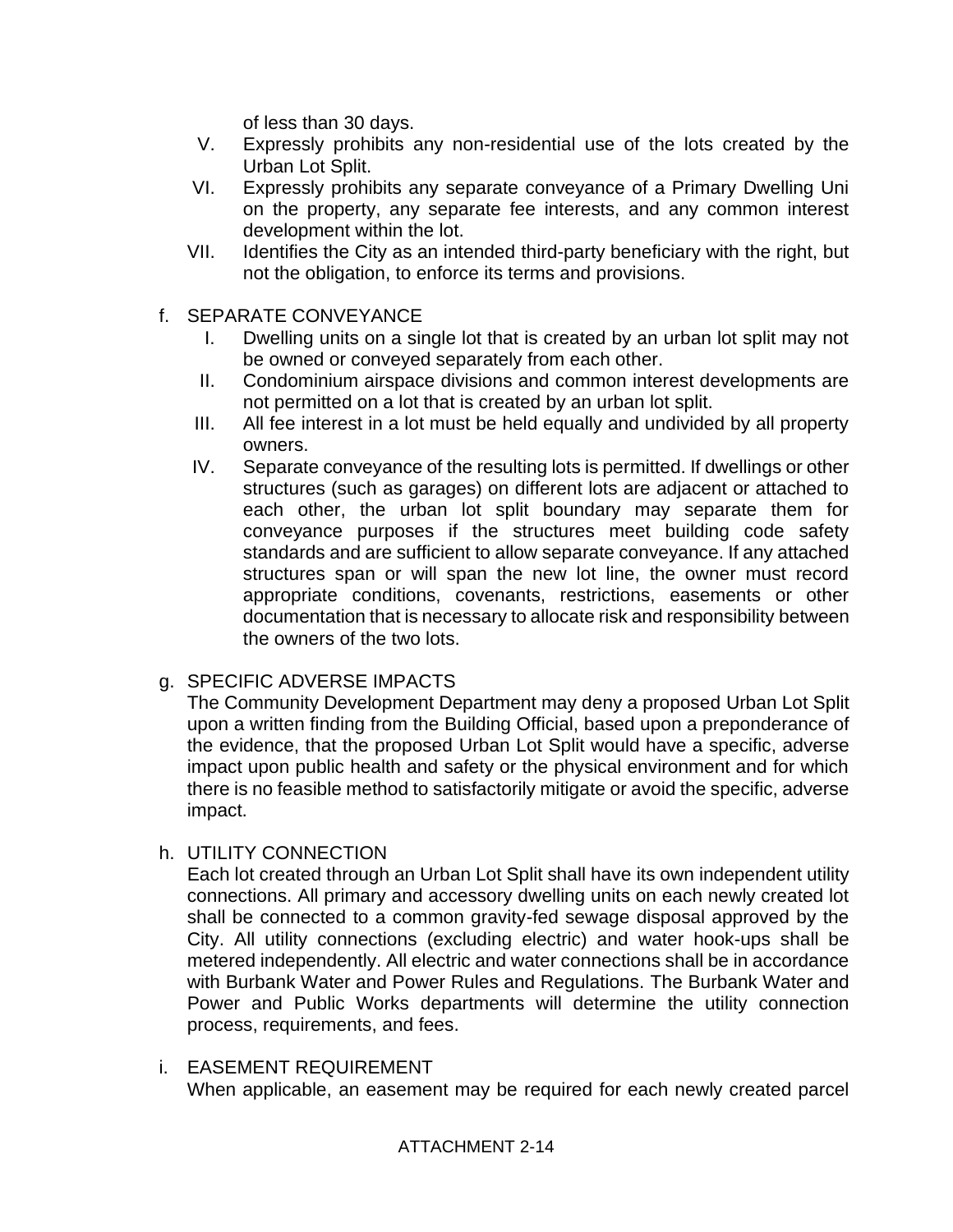that is created through an Urban Lot Split to accommodate for vehicle and pedestrian access onto the site, backflow devices (if necessary), and/or utility service. When applicable, easements shall be reflected in the recorded parcel map.

# j. DEDICATIONS AND OFFSITE IMPROVEMENTS

No dedication of rights-of-way or construction of offsite improvements shall be required for an Urban Lot Split, except for those necessary to complete standard sidewalk, parkway, and/or drainage improvements directly associated with the subject property. To the extent that dedication of rights-of-way or construction of offsite improvements are necessary to avoid a specific adverse impact, the application shall be subject to denial.

# k. ADDRESS ASSIGNMENT

The Public Works Department will determine address assignments for all new units that are constructed on lots that are a part of an Urban Lot Split.

l. SUBMISSION OF APPLICATION, PAYMENT OF FEES AND PROCESSING OF AN URBAN LOT SPLIT

An application and tentative parcel map for an Urban Lot Split must be submitted on the City's approved form. Only a complete application will be considered. The City's application form shall, at a minimum, require the applicant to submit the following:

- I. A tentative parcel map that is prepared in accordance with Article 2 of Chapter 1, in Title 11(Subdivisions) of the Burbank Municipal Code.
- II. A signed affidavit stating that the applicant intends to occupy one of the dwelling units on one of the resulting lots as the applicant's principal residence for a minimum of three years after the urban lot split is approved.
- III. Proof that none of the circumstances set forth in Section B of this urgency ordinance are present.
- IV. Proof that the lot to be split was not established through a prior urban lot split under this section.
- V. If the lot would result in the demolition or alteration of existing housing, proof that no housing on the lot has been occupied by a tenant within the past three years.
- VI. Property owner signature on the application.
- VII. The applicable Application Fee.

The Community Development Department shall ministerially review and approve all applications for Urban Lot Splits that are subject to approval. These decisions shall be final.

4. This urgency ordinance shall be introduced, passed and adopted at one and the same meeting and shall become effective immediately upon the adoption thereof, and shall expire and be of no further force and effect after April 4, 2023.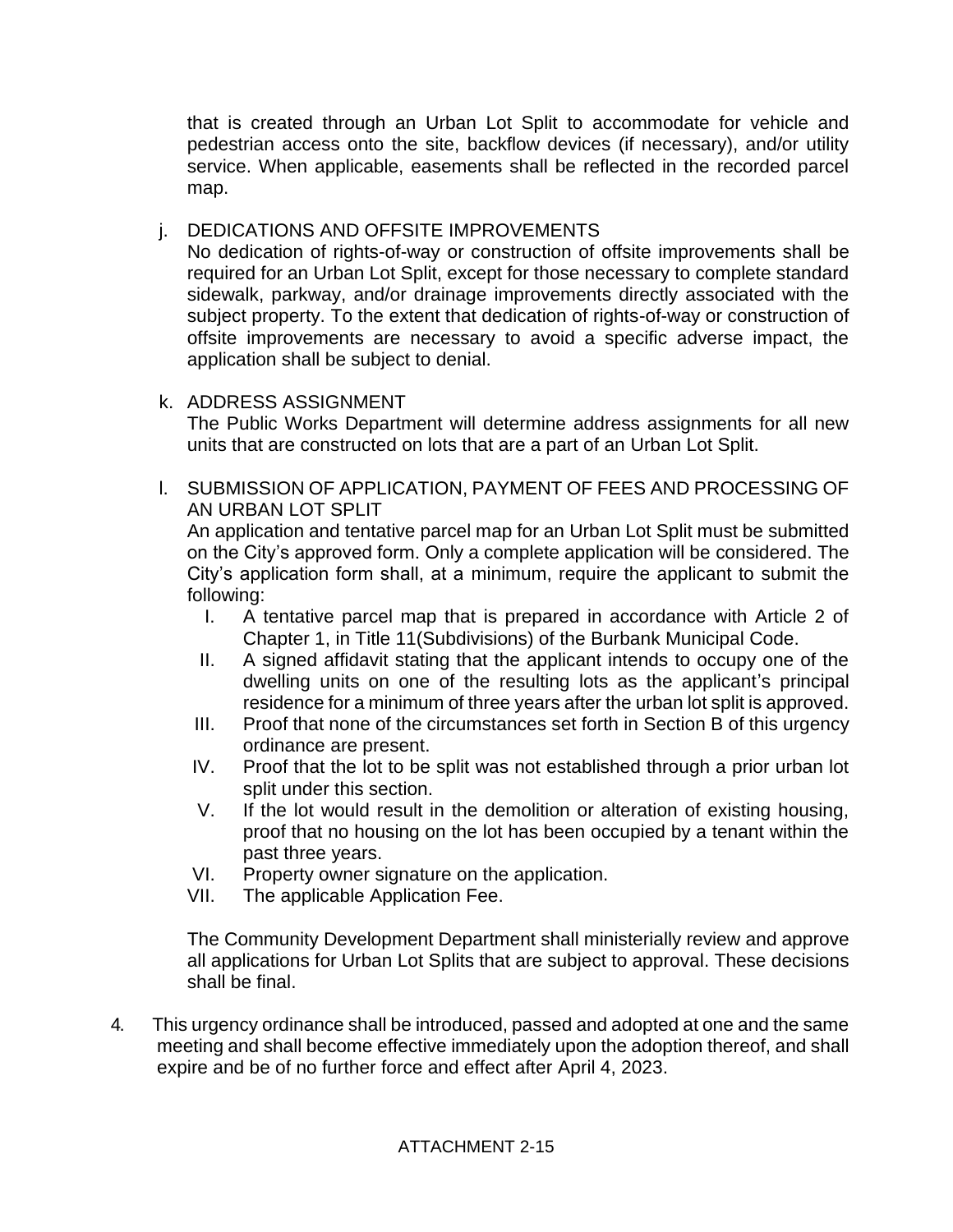- 5. All new SB 9 Projects that have not been issued a Building Permit on or after April 5<sup>th</sup>, 2022 shall be subject to the rules and regulations stated in this urgency ordinance. All development standards applicable to the Single-Family Residential (R-1 and R-1-H) zones as set forth in the Code that are not in conflict with the provisional standards in this Ordinance shall remain in full force and effect.
- 6. If any section, subsection, sentence, clause, phrase, or word of this Ordinance is for any reason held to be invalid by a court of competent jurisdiction, such decision shall not affect the validity of the remaining portions of this Ordinance. The City Council hereby declares that it would have passed and adopted this Ordinance, and each and all provisions hereof, irrespective of the fact that one or more provisions may be declared invalid.
- 7. The City Clerk shall certify to the passage of this Ordinance and cause this Ordinance to be published, within fourteen days of the adoption hereof, once in a newspaper of general circulation, published and circulated in the City of Burbank, California.

PASSED AND ADOPTED this \_\_\_\_\_ day of May\_\_\_\_\_\_\_\_\_\_\_\_\_\_\_\_\_\_\_, 2022.

Jess A. Talamantes Mayor

Approved as to Form: Attest: **Office of the City Attorney** 

 $\mathsf{By:}$ 

Zizette Mullins, MMC, City Clerk International MacMillan Senior Assistant City Attorney

\_\_\_\_\_\_\_\_\_\_\_\_\_\_\_\_\_\_\_\_\_\_\_\_\_\_\_\_

STATE OF CALIFORNIA COUNTY OF LOS ANGELES ) ss. CITY OF BURBANK

I, Zizette Mullins, MMC, City Clerk of the City of Burbank, do hereby certify that the foregoing Ordinance No. \_\_\_\_\_\_\_\_\_\_\_ was duly and regularly passed and adopted by the Council of the City of Burbank at its regular meeting held on the \_\_\_\_ day of \_\_\_\_\_\_\_\_\_\_\_\_\_\_\_\_\_\_\_\_\_\_\_, 2022, by the following vote:

AYES:

NOES: